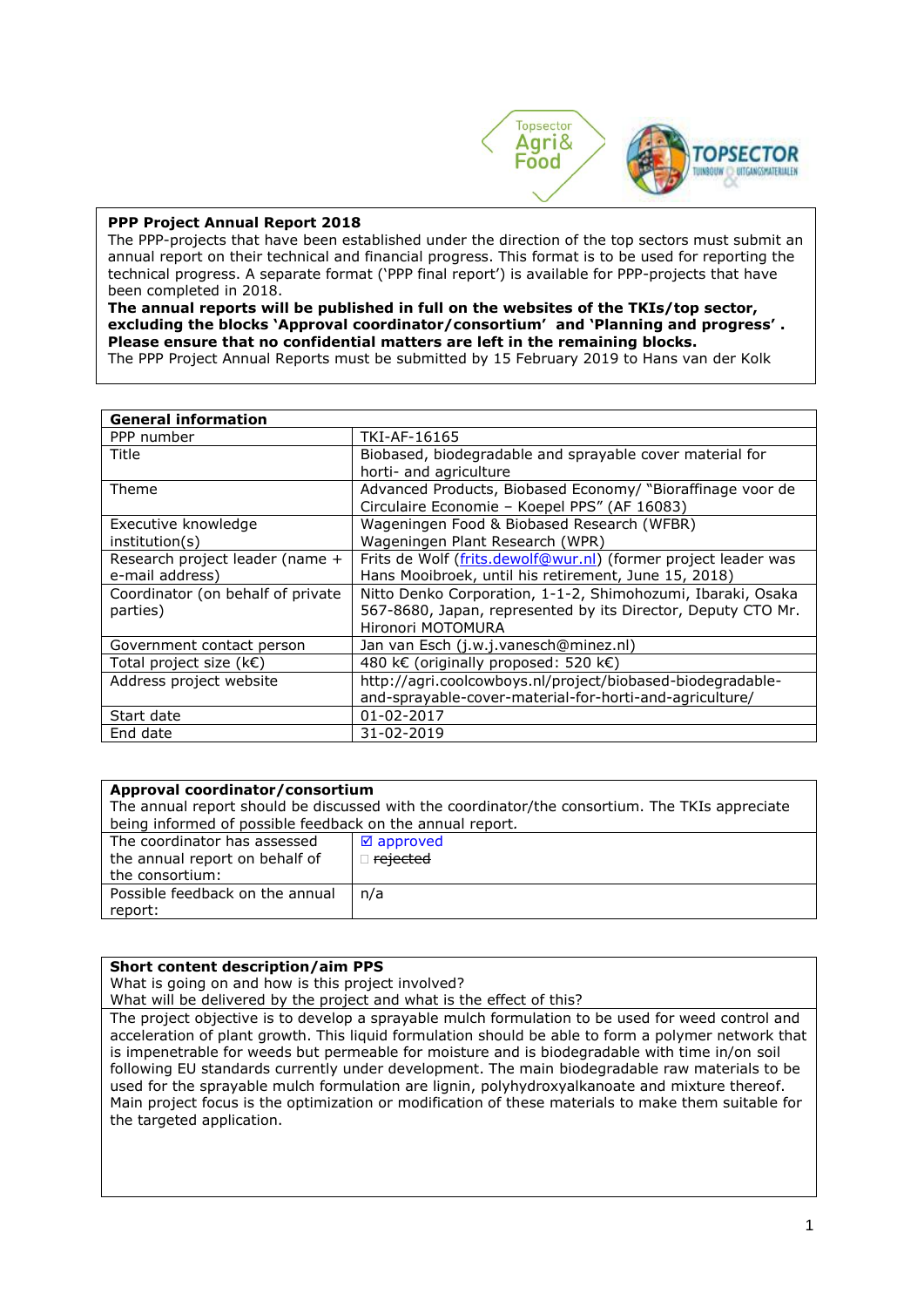| Planning and progress (if there are changes to the project plan, please explain) |                                                                                                                                                                                                                                                                                                                                                                                                                                                                                                                                                                                                                                                                                  |  |  |  |  |
|----------------------------------------------------------------------------------|----------------------------------------------------------------------------------------------------------------------------------------------------------------------------------------------------------------------------------------------------------------------------------------------------------------------------------------------------------------------------------------------------------------------------------------------------------------------------------------------------------------------------------------------------------------------------------------------------------------------------------------------------------------------------------|--|--|--|--|
| Is the PPP going according to                                                    |                                                                                                                                                                                                                                                                                                                                                                                                                                                                                                                                                                                                                                                                                  |  |  |  |  |
| plan?                                                                            | The PPP is more or less finished according to plan. Only the<br>originally planned field tests have not been carried out in the<br>framework of the present project, due to circumstances<br>beyond control (technical performance of the materials<br>developed was as yet insufficient to justify the scale of field<br>tests*; farmers / horticultural nurseries required for the field<br>tests could eventually not yet be engaged). The decision to<br>skip the field tests was taken in good agreement with all<br>project partners, and is in accordance with the above-<br>mentioned budget reduction.<br>*Indoor tests on soil were performed to evaluate the material |  |  |  |  |
|                                                                                  | in a relevant model setting.                                                                                                                                                                                                                                                                                                                                                                                                                                                                                                                                                                                                                                                     |  |  |  |  |
| Have there been changes in the<br>consortium/project partners?                   | Yes.<br>The facilities at Nitto Denko Europe Technical Centre<br>$\bullet$<br>Sàrl, EPFL Innovation Park, Bâtiment G, Sud, CH-1015<br>Lausanne, have been closed. Under coordination by<br>Tetsuo Inoue of Nitto Denko Japan, the project<br>activities are being taken over by Nitto Belgium NV,<br>having its office at Eikelaarstraat 22, 3600 Genk,<br>Belgium, Director Kenichi Shibata.<br>Dutch nurseries and Swiss farmers could not be<br>engaged                                                                                                                                                                                                                       |  |  |  |  |
| Is there a delay and/or deferred                                                 | There is no delay in the amount of work delivered. In 2018,                                                                                                                                                                                                                                                                                                                                                                                                                                                                                                                                                                                                                      |  |  |  |  |
| delivery date?                                                                   | Nitto even deliverd a larger in-kind contribution than originally<br>planned, by performing laboratory tests on 270 different<br>formulations conisting of 12 different ingredients.                                                                                                                                                                                                                                                                                                                                                                                                                                                                                             |  |  |  |  |
| Are there any substantive<br>bottlenecks?                                        | Bottlenecks absolutely prohibiting the development of<br>sprayable mulching films were not encountered.<br>On the other hand, further research is still needed to develop<br>formulations directly suitable for commercial application,<br>because it appeared as yet difficult to come up with prize-<br>competitive formulations, and also, to combine in one<br>formulation all of the following features: (1) a high content of<br>biobased components, (2) good film formation, (3) good water<br>resistance and (4) good mechanical properties.                                                                                                                            |  |  |  |  |
| Are there any deviations from<br>the projected budget?                           | Yes<br>As mentioned above, cash and in-kind contributions<br>from farmers and nurseries were eventually not<br>obtained. Accordingly, field tests were not performed.<br>For these reasons, the overal budget was reduced by<br>40 k€ The reduction consists of 10 k€ cash and 10 k€<br>in-kind contribution from farmers / nurseries, and a<br>corresponding 20 k€ public funding.                                                                                                                                                                                                                                                                                              |  |  |  |  |